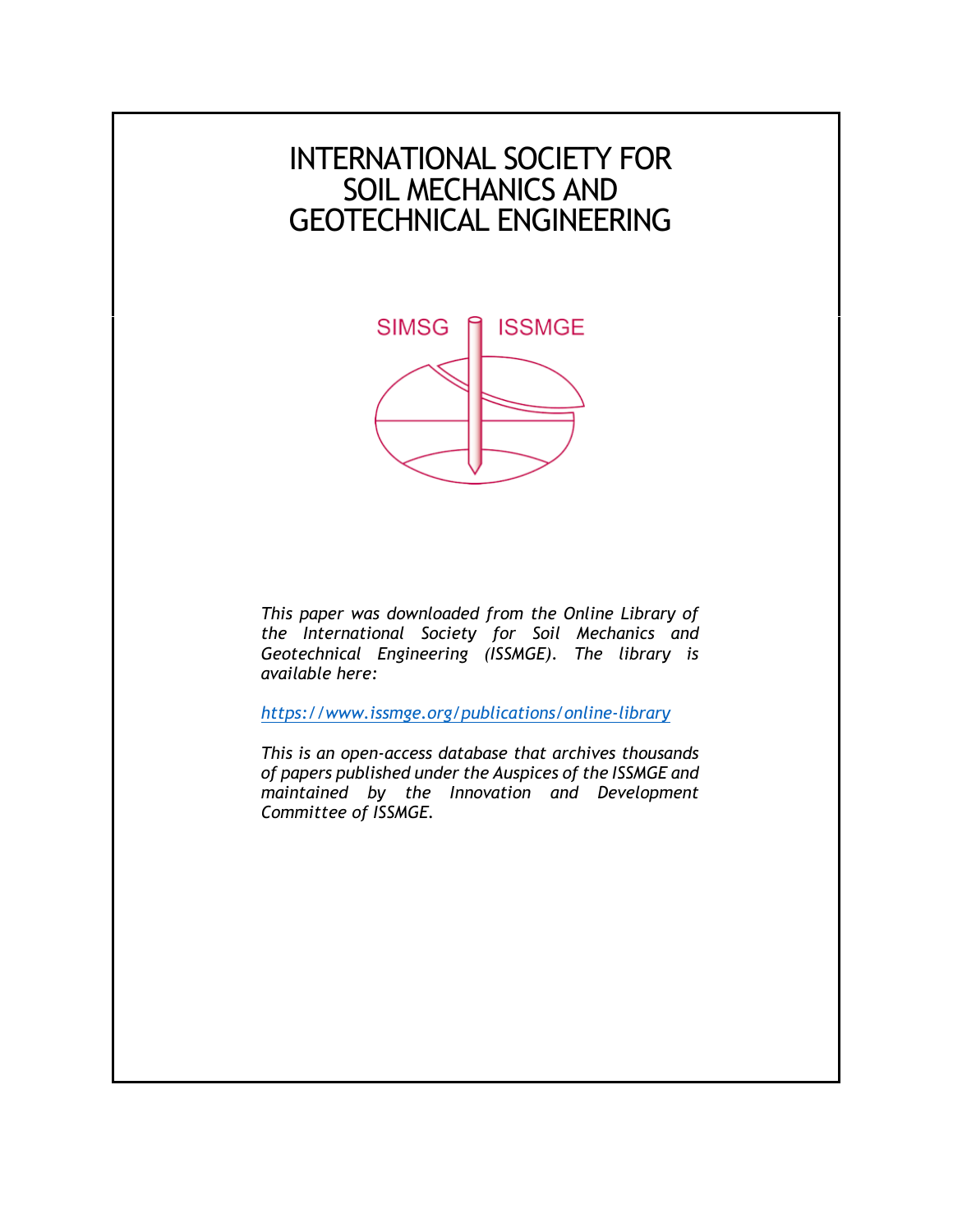## Stress-strain response of fine silica sand using a miniature pressuremeter

A.A. Bagbag, J.P. Doherty and B.M. Lehane

*School of Civil, Environmental and Mining Engineering, The University of Western Australia* 

ABSTRACT: The pressuremeter is a well-known geotechnical test, used to measure soil strength and stiffness. In this paper, a miniature pressuremeter device, developed at the University of Western Australia (UWA), was employed to measure the stress-strain behaviour of dense fine silica sand at a range of stress levels. The UWA miniature pressuremeter has a diameter to length ratio of unity, and its inflation after burial in a normally consolidated sand represents a well-defined boundary value problem. Back-analysis was performed using the Finite Element method and the well-known Hardening Soil-Small (HSS) model. The HSS model was found to provide a reasonable match to the measured stress-strain response using parameters derived from triaxial compression tests.

## 1 INTRODUCTION

Fine 'UWA sand' is a manufactured, uniformly graded silica sand used in geotechnical centrifuge testing at UWA e.g. O'Loughlin and Lehane (2003) Xu and Lehane (2008), Lee, Cassidy, and Randolph (2013). Despite its widespread use, there have been few studies that examine its mechanical properties, with O'Loughlin and Lehane (2003) one of the few studies involving triaxial testing of the sand. More recently, Bagbag et al. (2016) presented results from three anisotropically consolidated drained triaxial compression tests on UWA sand reconstituted to a relative density *Dr* of 70%.

This paper presents a series of laboratory scale pressuremeter tests on dense UWA sand at a range of confining stresses. The tests were conducted using the UWA miniature pressuremeter described by Johnston et al. (2013). This device is significantly different to any previously built miniature pressuremeter as it uses air as the pressurising fluid and the membrane displacement is measured using strain gauged 'feeler-arm' transducers, rather than inferring displacements from measured volume changes in the pressuring fluid. This direct method of measuring displacement is more accurate than using changes in the fluid volume (Johnston et al., 2013).

The UWA miniature pressuremeter has a diameter to length ratio of unity, and its inflation after burial in a normally consolidated sand represents a welldefined boundary value problem. Therefore, tests were interpreted using available elastic and plasticity solutions based on spherical and cylindrical cavity expansion theory, respectively. The interpreted friction angles, dilation angles and unload reload stiffnesses are presented and compared with data from other tests involving the same sand (Lehane et al. (2005), Xu and Lehane (2008), Lee et al. (2013) and Bagbag et al. (2016)).

The well-defined nature of the boundary value problem provides an opportunity to interpret the pressuremeter tests using the Finite Element (FE) method and sophisticated soil constitutive models. In this paper, the test results are compared with pressuremeter responses calculated using the FE method and the Hardening Soil Small (HSS) model; Plaxis 2D (version 2015.2) was used for the computations (Brinkgreve et al., 2014). The parameters employed for the HSS model were derived in a separate study reported by Bagbag et al. (2016). The aim of this paper is to assess the validity for application to pressuremeter loading of the HSS parameters derived from the triaxial testing.

## 2 LABORATORY SET-UP

## 2.1 *Classification data*

'UWA sand' has a minimum and maximum void ratio of 0.45 and 0.75 respectively (Bagbag et al., 2016). The material specific gravity is 2.67 and is classified as a uniform sub-rounded to sub-angular fine sand. The particle size distribution is shown in Figure 1.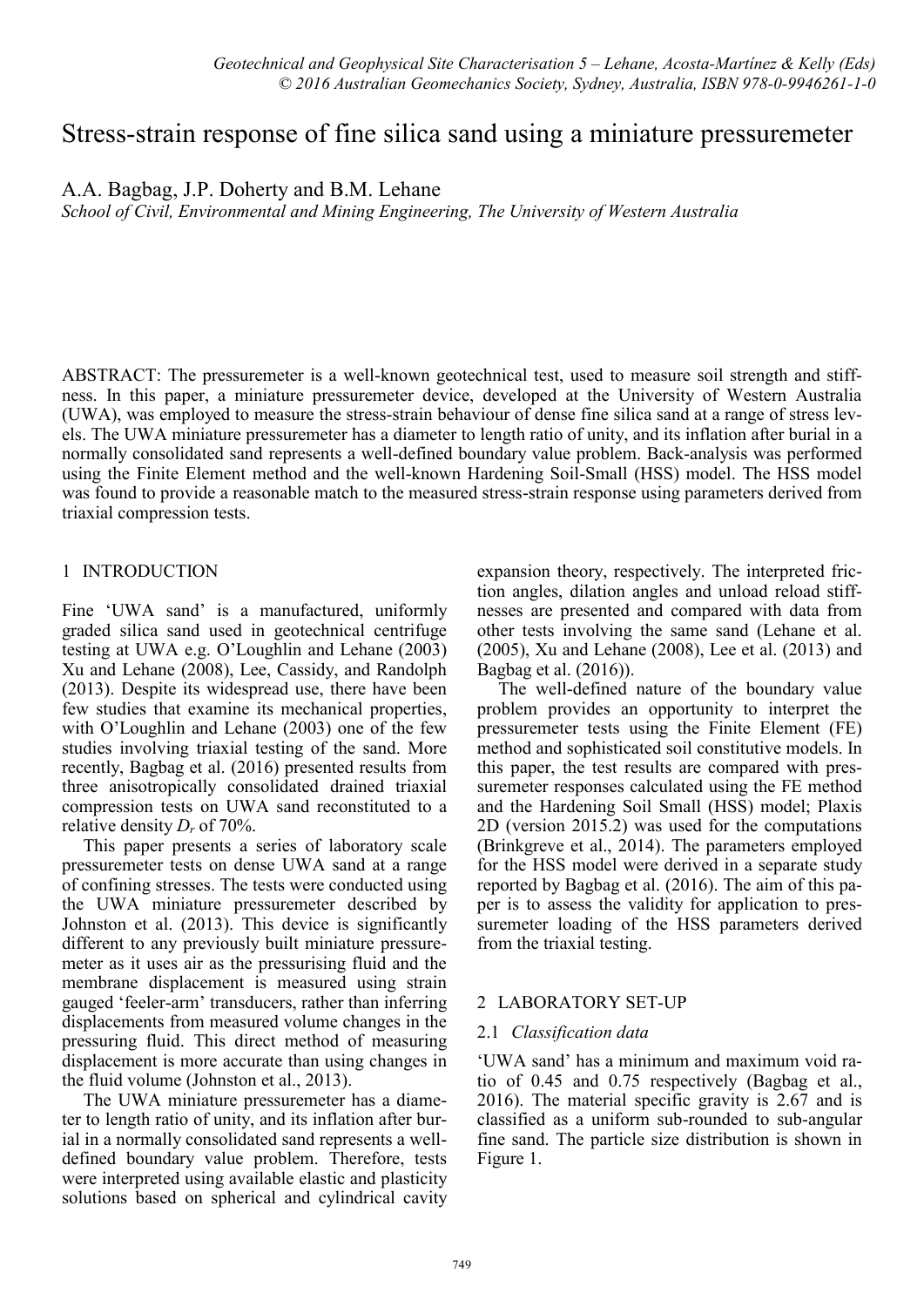#### 2.2 *Preparing and setting-up pressuremeter tests*

A 20 mm diameter laboratory scale pressuremeter developed at UWA by Johnston et al. (2013) was used (see Figure 2a). Unlike previously developed laboratory pressuremeters, the UWA device uses air as the pressurising fluid and the membrane displacement (0.3 mm thick latex) is measured using strain-gauged "feeler-arm" transducers. The pressuremeter was built into an aluminium rod and was located 180 mm above the base of this rod. The rod was positioned at the centre of a 393 mm internal diameter, 400 mm high steel chamber (see Figure 2b, 2c). The top of aluminium rod was clamped to the top of the chamber to prevent it moving during sample preparation and testing (see Figure 2b). Sand was rained into the chamber once the pressuremeter was fixed in place (see Figure 3). The soil density was controlled using an automatic hopper with specific slot widths and heights. Dense sand was achieved by using a slot width of 1.5 mm and the height measured from the sand surface to the opening slot was held constant at 1 m. This produced sand with 70% relative density (void ratio,  $e = 0.54$ ). The soil filled the chamber with an allowance for a 40 mm thick top plate through which vertical stress was applied to the sand.

A vertical load was applied to the top plate using a hydraulic jack, as shown in Figure 4. This load was applied for a minimum period of 48 hours prior to pressuremeter testing, to allow creep rates to reduce to negligible values (see Lim and Lehane 2014). In this paper, tests are presented for vertical applied pressures of 50 kPa, 60 kPa and 100 kPa.

The pressuremeter device uses a digitally controlled air compressor to expand the membrane. The feeding rate of the pressure was held constant at 50 kPa/min.



Figure 1. Particle size distribution of UWA fine silica sand



Figure 2. (a) Pressuremeter membrane, (b) pressuremeter in position prior to pouring sand (c) schematic diagram of the experimental set-up.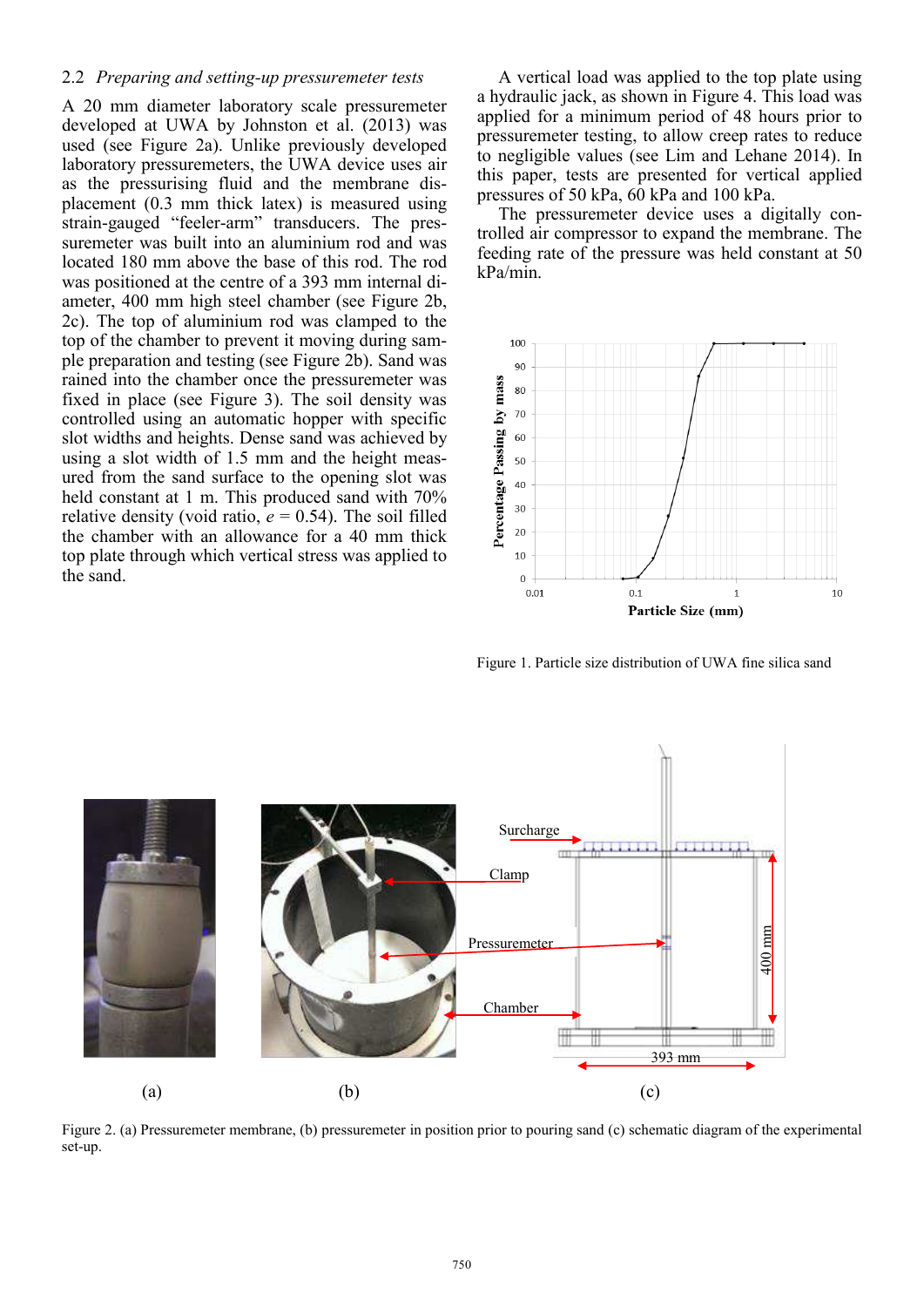

Figure 3. The automatic hopper to rain the sand into pressuremeter chamber test

#### 3 RESULTS AND DISCUSSION

#### 3.1 *Experimental results*

The measured cavity pressure versus corresponding cavity strain for applied vertical stresses of 50 kPa, 60 kPa and 100 kPa are presented in Figure 5a.

Friction  $(\phi')$  and dilation  $(\psi)$  angles were estimated using the method of Hughes et al. (1977) as presented in Table 1. This method is based on the slope (*s*) of a plot of the logarithm of the cavity pressure versus the logarithm of cavity strain (see Figure 5b). An initial estimate of the constant volume friction angle  $(\phi'_{\rm cv})$  is required. Hughes et al. (1977) proposed equation (1) for friction angle and equation (2) for peak dilation angle. These equations are for cylindrical cavity expansion, which is representative of standard in-situ pressuremeters. The friction and dilation angles inferred using these equations for the three stress levels are presented in Table 1, assuming a  $\phi'_{\text{cv}} = 34^{\circ}$  as recommended for the 'UWA sand' by O'Loughlin and Lehane (2010).

$$
\sin \phi' = s/[1+(s-1)\sin \phi'_{\text{cv}}] \tag{1}
$$

$$
\sin \psi = s + (s-1) \sin \phi'_{\text{cv}} \tag{2}
$$

Table 1. Friction and dilation angles inferred using the Hughes et al. (1977) method for cylindrical expansion.

| $\sigma_v$ (kPa) |      | $\phi'$ (degs) | $\psi$ (degs) |
|------------------|------|----------------|---------------|
| 50               | 0.56 | 47.9           | 18.2          |
| 60               | 0.51 | 44.3           | 13.3          |
| 100              | 0.58 | 49.1           | 19.9          |

Mair and Wood (1987) mentioned that the Hughes et al. (1977) method should be considered approximate, as the friction and dilation angles de-



Figure 4. A typical pressuremeter test setup using a hydraulic system to apply the surcharge load

rived are highly dependent on the estimated value of *s*. The method also makes the assumption of cylindrical cavity expansion, which is clearly not well suited to the UWA pressuremeter device (given the length/diameter ratio of unity). By comparison with the angles listed in Table 1, the triaxial tests reported by Bagbag et al. (2016) gave an average peak friction angle  $(\phi)$  value of 38.5 $^{\circ}$  and peak dilation angle  $(\psi)$  of  $10^{\circ}$  at the same initial stress level and same relative density of 0.7. Xu and Lehane (2008) deduced peak friction and dilation angles of 42º and 12º for a somewhat denser UWA sand sample at a in-situ stress level of 120 kPa.

Fahey (1991) proposed a method to measure the elastic shear modulus by preforming small unloadreload loops during plastic monotonic loading in pressuremeter tests. These loops exhibit a quasilinear behaviour and it is suggested that the loop gradient may be used to determine the unload-reload shear modulus from the elastic cavity expansion solutions proposed by Yu (2000). For an assumed elastic response of the soil, the unload-reload shear moduli (*Gur*) can be determined as:

$$
G_{ur} = \Delta p_c / (2k\Delta \varepsilon_c) \tag{4}
$$

where  $\Delta p_c$  is the difference between the cavity pressures at the start and end of the unload-reload loop and *Δε<sup>c</sup>* is the corresponding change in cavity strain; the constant *k* is 2 for spherical expansion and unity for for cylindrical cavity expansion. As shown in Figure 5a, one test, with an applied vertical stress of 60 kPa, is included an unload-reload loop. Assuming  $k = 2$  (i.e. spherical cavity expansion), the unload-reload shear modulus (*Gur*) was found to be 25 MPa and 25.8 MPa from the first and second loops, respectively.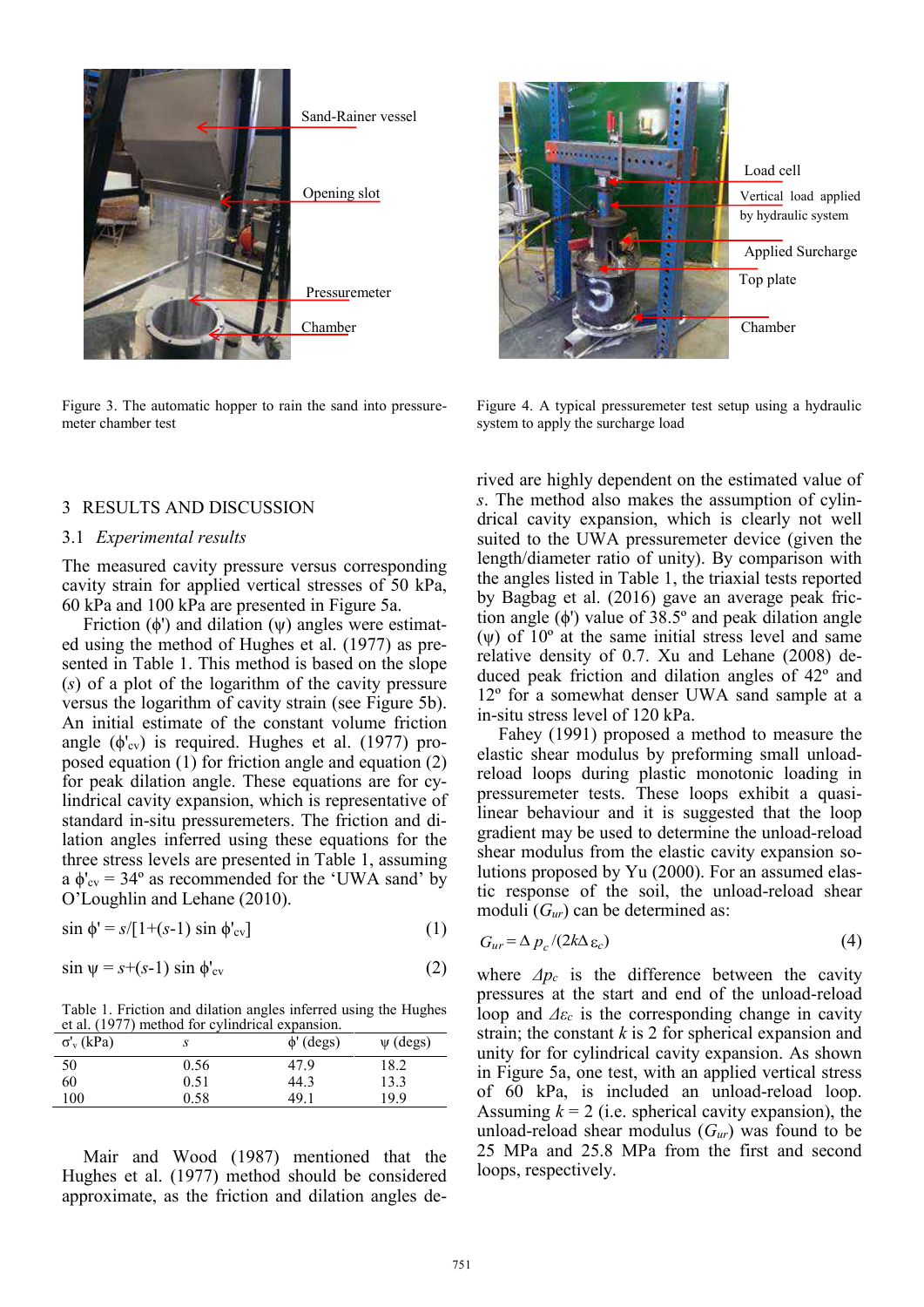

Figure 5. Measured variation of cavity pressure with cavity strain (a) linear scale and (b) logarithmic axes

It is evident from Figure 5 that the lift-off pressure is not easy to distinguish at the start of the tests. However, it is apparent from the final unloading stages that there is a cavity pressure at which the cavity strain reduces rapidly while the cavity pressure remains constant i.e. the unload curve is approximately horizontal. This pressure is likely to be related strongly to the in-situ horizontal stress. The cavity stresses at which this transition occurs can be seen in Figure 5b to be at 20 kPa, 50 kPa and 25 kPa for tests with applied vertical stress of 50 kPa, 60 kPa and 100 kPa respectively, i.e. in average the cavity stresses are approximately half of the applied vertical stress, which is consistent with the expectation that  $K_0$  is approximately 0.5 for the normally consolidated stress history of the sand (see Figure 5).

#### 3.2 *Back analysis*

The Plaxis 2D (version 2015.2) Finite Element program, developed by Brinkgreve et al. (2014), was employed along with the small strain hardening soil model (HSS), introduced by Benz (2007), to simulate the pressuremeter tests. The HSS model soil parameters used are presented in Table 2. These were derived by Bagbag et al. (2016) from consolidated drained trixial tests on 'UWA sand' reconstituted to the same relative density of 0.7 used for the pressuremeter experiments. One of the difficulties encountered by Bagbag et al. was that the secant stiffness at 50% of the peak deviator stress (*E50*) was found to vary with the stress level raised to the power (*m*) of 1.0, whereas the very small strain shear stiffness (*G0*) was better represented using '*m*' an

exponent of 0.5. As the HSS model only allows input of a single exponent, the *m* value was taken equal to 0.5 for the purposes of this paper and the reference stiffness values inputted were those estimated at the average of the three initial lateral stresses in the tests (25 kPa, 30 kPa and 50 kPa). Bagbag et al. (2016) also point out that the shear strain at 70% of the maximum shear modulus ( $\gamma_{0.7}$ ) is stress dependent. As the model does not allow for this stress dependency, the value of  $\gamma_{0.7}$  assumed was also taken to be that corresponding to the average of the three initial lateral stresses in the tests.

An axisymmetric model using 687 triangular 15 noded elements was used. The mesh was refined around the membrane as shown in Figure 6. The chamber was modelled assuming a smooth inner surface. The boundary to the right (see Figure 6) was allowed to move vertically, but was fixed radially. The boundary at the base was free radially and fixed vertically. The model includes three major steps: (i) the surcharge pressure was applied in the initial step to establish the initial stresses in the soil with  $K_0$  specified as 0.5, (ii) the pressure was applied to the vertical faces of the pressuremeter to simulate its expansion and (iii) unload-reload loops were applied, as in the physical experiments.

The Plaxis 2D HSS model simulation is presented in Figure 7. The model evidently provides a very good simulation of the measured pressuremeter response at small and medium cavity strains. It may therefore be inferred that the parameters determined from triaxial tests provide a reliable simulation of the pressuremeter tests, especially over the first 2%, which is usually most critical in geotechnical design.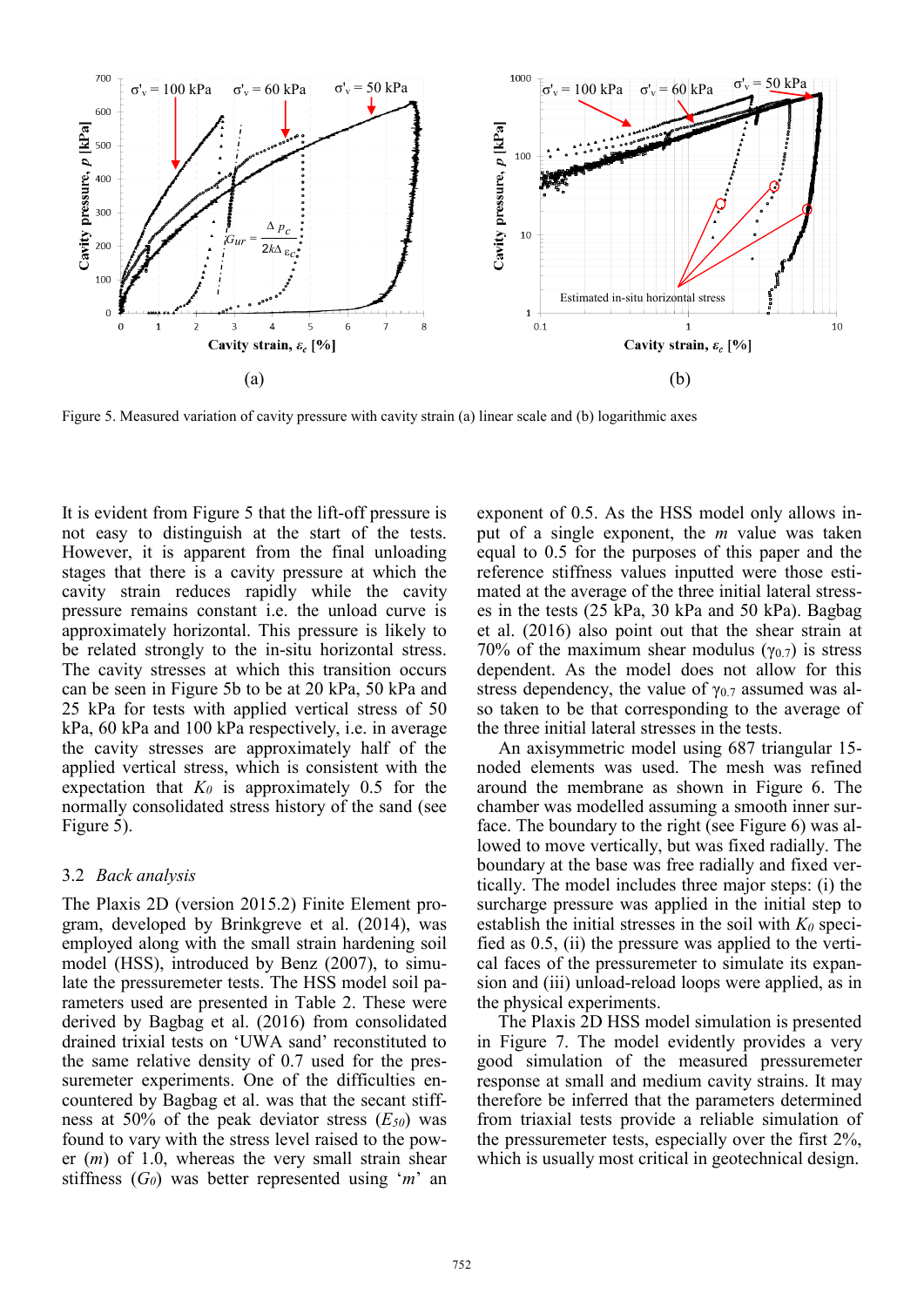

Figure 6. FE model of the experimental pressuremeter test.

| Parameter                                | Description                                | <b>HSS</b>         |
|------------------------------------------|--------------------------------------------|--------------------|
| $\boldsymbol{m}$                         | Power for stress-level dependency of       | 0.5                |
|                                          | stiffness                                  |                    |
| ${E_{\mathfrak{z}\boldsymbol{0}}}^{ref}$ | Reference secant stiffness modulus at      | 35 MPa             |
|                                          | 50% of the failure load corresponding      |                    |
|                                          | to the reference stress, pref              |                    |
| $E_{\mathit{oed}}^{\mathit{ref}}$        | Reference tangent stiffness for            | 35 MPa             |
|                                          | oedometer loading modulus                  |                    |
|                                          | corresponding to pref                      |                    |
| $E_{ur}^{ref}$                           | Reference unload-reload stiffness          | 105 MPa            |
|                                          | modulus corresponding to p <sup>ref</sup>  |                    |
| c'                                       | Cohesion                                   | 0                  |
| φ                                        | Friction angle                             | $38.5^{\circ}$     |
| ψ                                        | Dilation angle                             | $10^{\circ}$       |
| $K_0^{nc}$                               | $K_0$ -value for normal consolidation      | 0.5                |
| $p^{ref}$                                | Reference pressure at which quoted         | $100$ kPa          |
|                                          | stiffness values apply (taken as at-       |                    |
|                                          | mospheric pressure)                        |                    |
| $R_f$                                    | Failure ratio of deviatoric stress at      | 0.9                |
|                                          | failure over deviatoric stress at          |                    |
|                                          | Asymptote                                  |                    |
| $v_{ur}$                                 | Poissons ratio for unloading-reloading 0.2 |                    |
| $Y_{0.7}$                                | Shear-strain at 70% of small-shear         | $2 \times 10^{-5}$ |
|                                          | modulus, $G_0$                             |                    |
| ${G_0}^{ref}$                            | Reference small-strain shear modulus       | 185 MPa            |

Table 2. Hardening Soil Small Parameters



Figure 7. Hardening Soil-Small model for pressuremeter tests.





Figure 8. Comparison of measured pressuremeter response at  $\sigma_{v}$  = 50 kPa with HSS predictions using triaxial (TX) friction angles and friction angles calculated using Hughes et al. (1977)

Table 2, whereas the angles for Hughes et al. (1977) method are those presented in Table 1 at  $\sigma_v$ = 50 kPa. It is evident that the triaxial angles provide a better fit to the measurements, which is likely to be, at least in part, due to differences between the near spherical expansion mode in the experiments and the plane